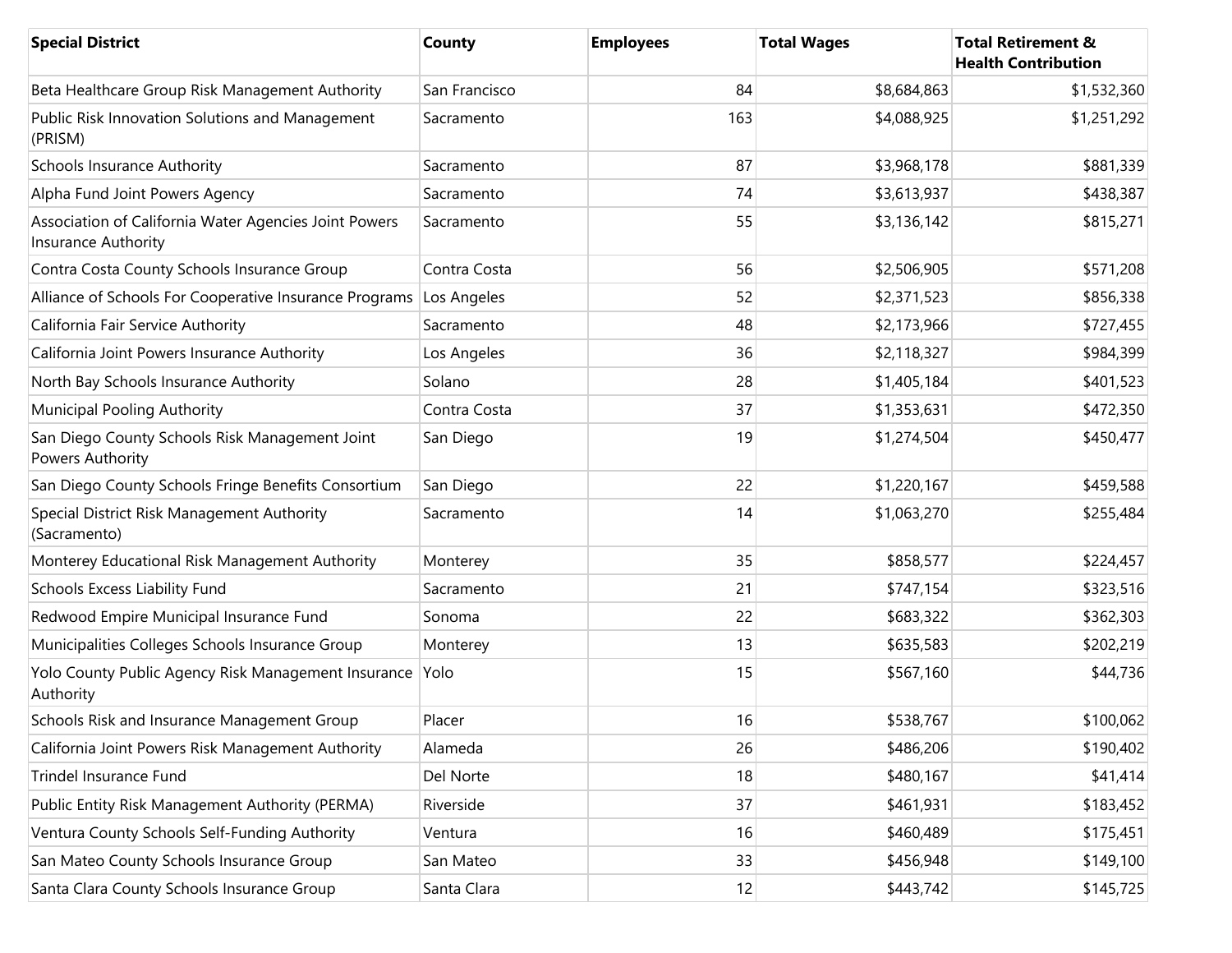| Central Region School Insurance Group                                | Stanislaus     | 37 | \$320,403 | \$46,177  |
|----------------------------------------------------------------------|----------------|----|-----------|-----------|
| Tri County Schools Insurance Group                                   | Sutter         | 66 | \$315,007 | \$106,883 |
| California Association for Park and Recreation Indemnity Sacramento  |                | 11 | \$301,333 | \$94,203  |
| Shasta-Trinity School Insurance Group                                | Shasta         | 12 | \$210,345 | \$20,922  |
| Alameda County Schools Insurance Group                               | Alameda        | 21 | \$193,987 | \$50,312  |
| Butte Schools Self-Funded Programs                                   | <b>Butte</b>   | 5  | \$162,270 | \$34,508  |
| Gerber-Las Flores Community Services District                        | Tehama         | 9  | \$159,226 | \$35,268  |
| California Charter Schools Joint Powers Authority                    | Placer         | 8  | \$142,769 | \$18,593  |
| Tuolumne Joint Powers Authority                                      | Tuolumne       | 44 | \$127,294 | \$33,321  |
| Northern California Special Districts Insurance Authority            | Sacramento     | 15 | \$125,414 | \$39,720  |
| Santa Barbara County Schools Self-Insurance Program<br>for Employees | Santa Barbara  | 22 | \$118,823 | \$29,522  |
| Authority for California Cities Excess Liability (ACCEL)             | Tulare         | 12 | \$0       | \$0       |
| Bay Area Community College Districts Joint Power<br>Agency           | Santa Clara    | 10 | \$0       | \$0       |
| Bay Area Housing Authority Risk Management Agency                    | Alameda        | 6  | \$0       | \$0       |
| Bay Area Schools Insurance Cooperative                               | Alameda        | 6  | \$0       | \$0       |
| Bay Cities Joint Powers Insurance Authority                          | Alameda        | 6  | \$0       | \$0       |
| Benefits Liability Excess Fund                                       | Los Angeles    | 7  | \$0       | \$0       |
| Big Independent Cities Excess Pool Joint Powers<br>Agreement         | Orange         | 5  | \$0       | \$0       |
| California Housing Workers Compensation Authority                    | Fresno         | 33 | \$0       | \$0       |
| California Insurance Pool Authority                                  | Orange         | 13 | \$0       | \$0       |
| California Risk Management Authority (CRMA II)                       | Madera         | 8  | \$0       | \$0       |
| California Risk Management Authority (CRMA)                          | Madera         | 8  | \$0       | \$0       |
| California Sanitation Districts Risk Management<br>Authority         | Monterey       | 40 | \$0       | \$0       |
| California Schools Employee Benefit Association                      | San Bernardino | 7  | \$0       | \$0       |
| California Schools Employee Benefits Organization                    | Ventura        | 9  | \$0       | \$0       |
| California Schools Risk Management                                   | San Bernardino | 6  | \$0       | \$0       |
| California State University Risk Management Authority                | Los Angeles    | 40 | \$0       | \$0       |
| California Transit Systems Joint Powers Authority                    | Sacramento     | 33 | \$0       | \$0       |
| Central California Vector Control Joint Powers Agency                | Madera         | 5  | \$0       | \$0       |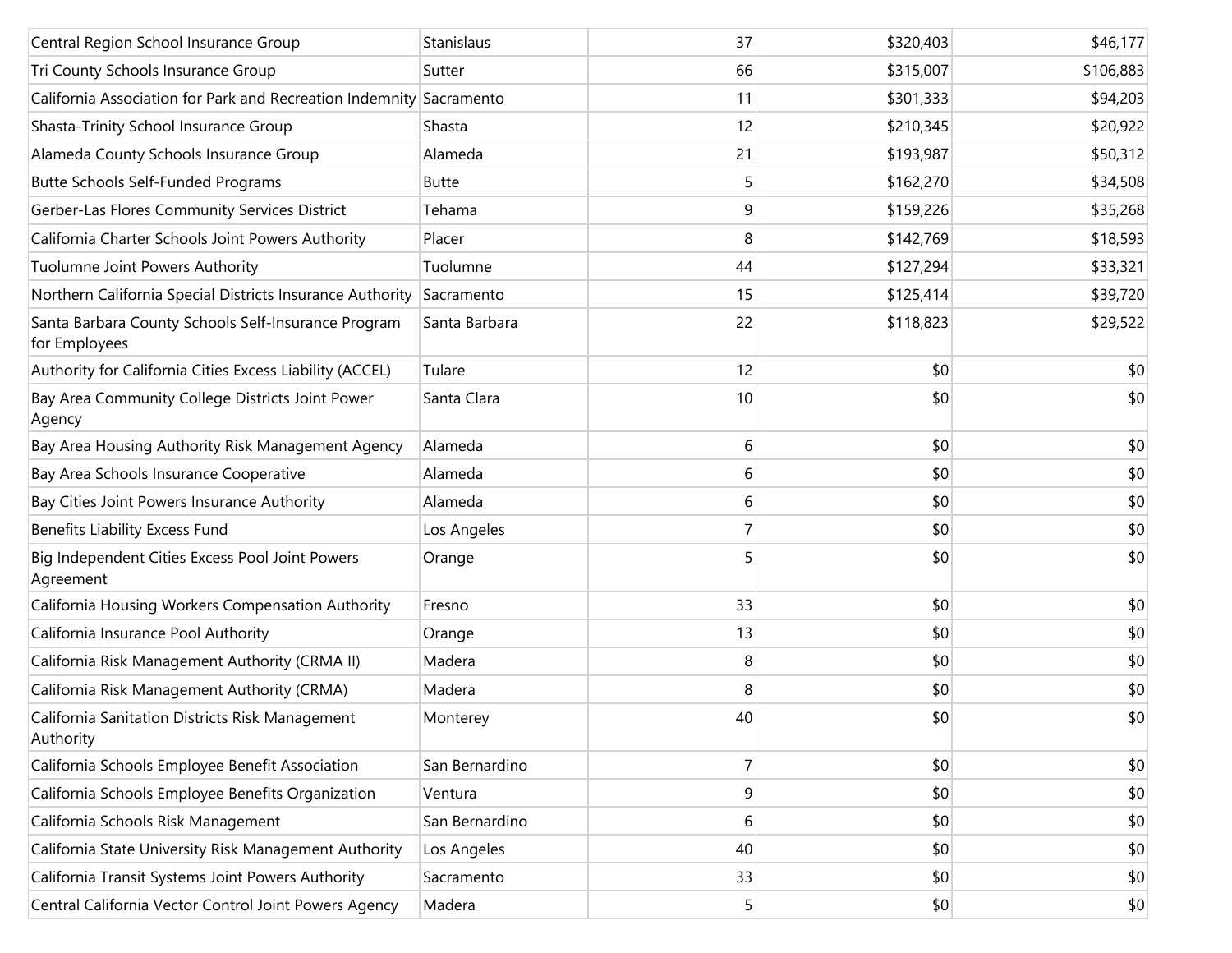| Central San Joaquin Valley Risk Management Authority                             | Tulare       | 54 | \$0 | \$0 |
|----------------------------------------------------------------------------------|--------------|----|-----|-----|
| Central Tulare County School Districts Self-Insurance<br>Authority               | Tulare       | 6  | \$0 | \$0 |
| Central Valley Schools Joint Powers Authority                                    | Los Angeles  | 17 | \$0 | \$0 |
| Community College Insurance Group                                                | Los Angeles  | 3  | \$0 | \$0 |
| Community College-County Superintendent Self-<br>Insurance Program For Employees | Riverside    | 6  | \$0 | \$0 |
| Contra Costa and Solano Counties School District Self<br>Insurance Authority     | Contra Costa | 15 | \$0 | \$0 |
| East Bay Schools Insurance Group                                                 | Alameda      | 5  | \$0 | \$0 |
| El Dorado County Risk Management Authority                                       | El Dorado    | 5  | \$0 | \$0 |
| Employment Risk Management Authority (ERMA)                                      | Sacramento   | 10 | \$0 | \$0 |
| Exclusive Risk Management Authority of California                                | Los Angeles  | 4  | \$0 | \$0 |
| Fire Agencies Insurance Risk Authority                                           | Marin        | 16 | \$0 | \$0 |
| Fire Agencies Self Insurance System (FASIS)                                      | Sacramento   | 14 | \$0 | \$0 |
| Fire District Association of California Employment<br><b>Benefits Authority</b>  | Sacramento   |    | \$0 | \$0 |
| Fresno Area Self-Insurance Benefits Organization                                 | Fresno       | 10 | \$0 | \$0 |
| Fresno County Self Insurance Group                                               | Fresno       | 13 | \$0 | \$0 |
| Golden State Risk Management Authority                                           | Glenn        | 9  | \$0 | \$0 |
| Housing Authority Risk Retention Pool                                            | Alameda      | 8  | \$0 | \$0 |
| Imperial County School Districts Liability/Property Self-<br>Insurance Authority | Imperial     | 3  | \$0 | \$0 |
| Independent Cities Risk Management Authority                                     | Los Angeles  | 4  | \$0 | \$0 |
| Local Agency Workers Compensation Excess Joint<br>Powers Authority               | Riverside    |    | \$0 | \$0 |
| Marin Schools Insurance Authority                                                | Marin        | 21 | \$0 | \$0 |
| Merced County Schools Insurance Group I                                          | Merced       | 20 | \$0 | \$0 |
| Merge Risk Management Joint Powers Authority                                     | Los Angeles  | 5  | \$0 | \$0 |
| Monterey Bay Area Self-Insurance Authority                                       | Monterey     | 3  | \$0 | \$0 |
| Monterey County Liability and Property Self-Insurance<br>Authority               | Monterey     | 5  | \$0 | \$0 |
| Monterey County Local Agencies Insurance Authority                               | Monterey     | 4  | \$0 | \$0 |
| <b>Municipal Services Authority</b>                                              | Monterey     | 3  | \$0 | \$0 |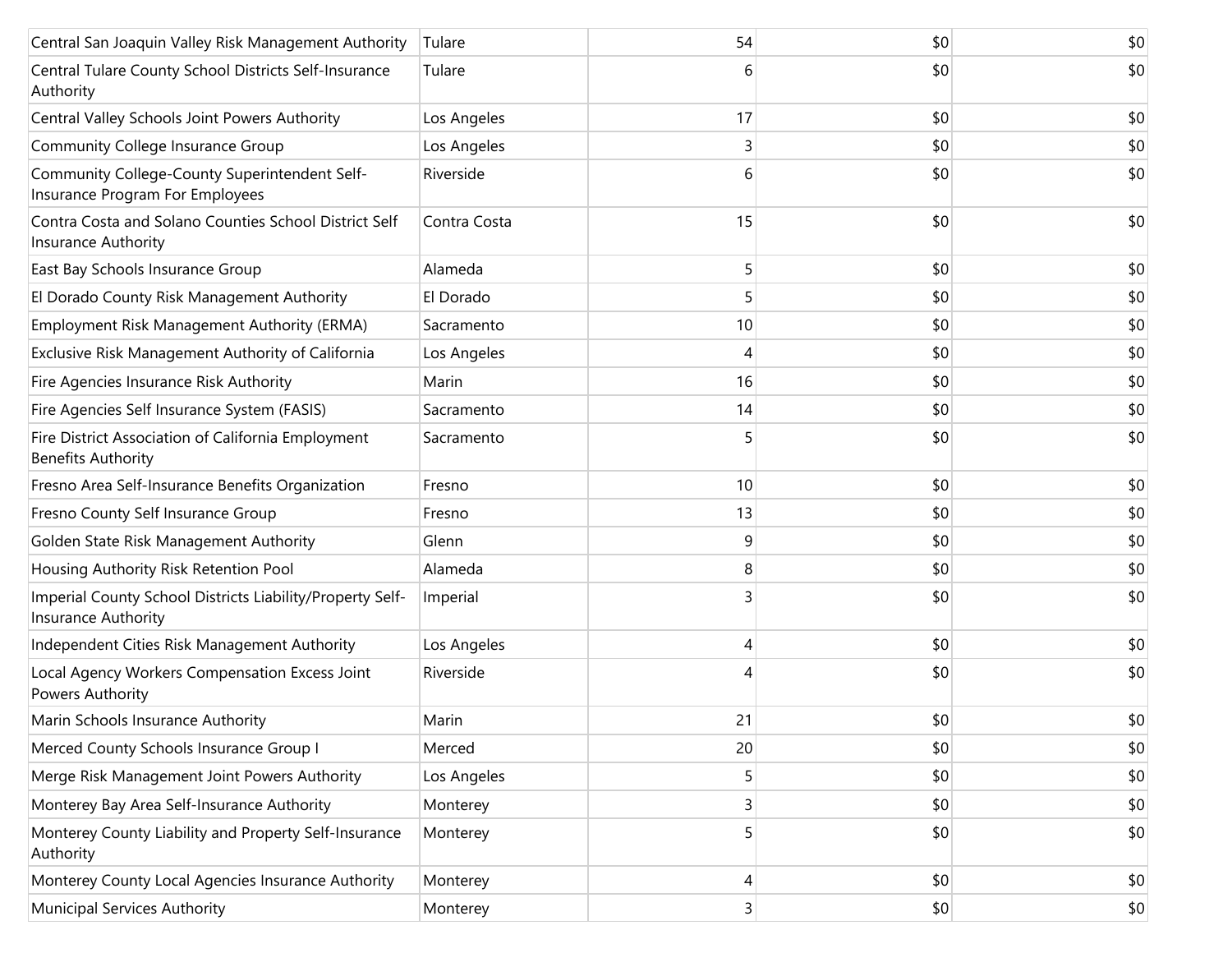| North Coast Schools Insurance Group                                                      | Humboldt       | 9              | \$0 | \$0 |
|------------------------------------------------------------------------------------------|----------------|----------------|-----|-----|
| North Coast Schools Medical Insurance Group                                              | Humboldt       | 11             | \$0 | \$0 |
| North Valley Schools Insurance Group                                                     | <b>Butte</b>   | 5              | \$0 | \$0 |
| Northeastern Joint Powers Authority                                                      | Siskiyou       | 5              | \$0 | \$0 |
| Northern California Cities Self Insurance Fund                                           | Shasta         | 21             | \$0 | \$0 |
| Northern California Community College Pool                                               | Santa Clara    | 5              | \$0 | \$0 |
| Northern California Community Colleges Joint Powers<br>Agency                            | Yuba           | 5              | \$0 | \$0 |
| Northern California Regional Liability Excess Fund                                       | Stanislaus     | 5              | \$0 | \$0 |
| Northern California School Insurance Group                                               | <b>Butte</b>   | 23             | \$0 | \$0 |
| Northern Orange County Liability and Property Self-<br><b>Insurance Authority</b>        | Orange         | 14             | \$0 | \$0 |
| Northern Orange County Self-Funded Workers<br><b>Compensation Agency</b>                 | Orange         | 13             | \$0 | \$0 |
| Orange County Fringe Benefit Joint Powers Agreement                                      | Orange         | 5              | \$0 | \$0 |
| Organization of Self-Insured Schools                                                     | Fresno         | 11             | \$0 | \$0 |
| Protected Insurance Program for Schools                                                  | Los Angeles    | 8              | \$0 | \$0 |
| PTSC-MTA Risk Management Authority                                                       | Los Angeles    | 3              | \$0 | \$0 |
| Public Agency Self-Insurance Agency                                                      | San Bernardino | 4              | \$0 | \$0 |
| Riverside Employer / Employee Partnership For Benefits                                   | Riverside      | 37             | \$0 | \$0 |
| Riverside Schools Insurance Authority                                                    | Riverside      | 5              | \$0 | \$0 |
| Riverside Schools Risk Management Authority                                              | Riverside      | 5              | \$0 | \$0 |
| San Gabriel Valley School Districts Self Insurance<br>Authority for Liability            | Los Angeles    |                | \$0 | \$0 |
| San Gabriel Valley School Districts Self-Insurance<br>Authority for Workers Compensation | Los Angeles    | 5              | \$0 | \$0 |
| San Joaquin County Schools Property and Liability<br>Insurance Group                     | San Joaquin    | 10             | \$0 | \$0 |
| San Joaquin County Schools Workers Compensation<br>Insurance Group                       | San Joaquin    | 12             | \$0 | \$0 |
| Santa Cruz County Fire Agencies Insurance Group                                          | Santa Cruz     | 11             | \$0 | \$0 |
| Santa Cruz County Schools Health Insurance Group                                         | Santa Cruz     | 8              | \$0 | \$0 |
| Santa Cruz-San Benito County Schools Insurance Group                                     | Santa Cruz     | 5              | \$0 | \$0 |
| School Employees Trust-Tulare                                                            | Tulare         | 7 <sup>1</sup> | \$0 | \$0 |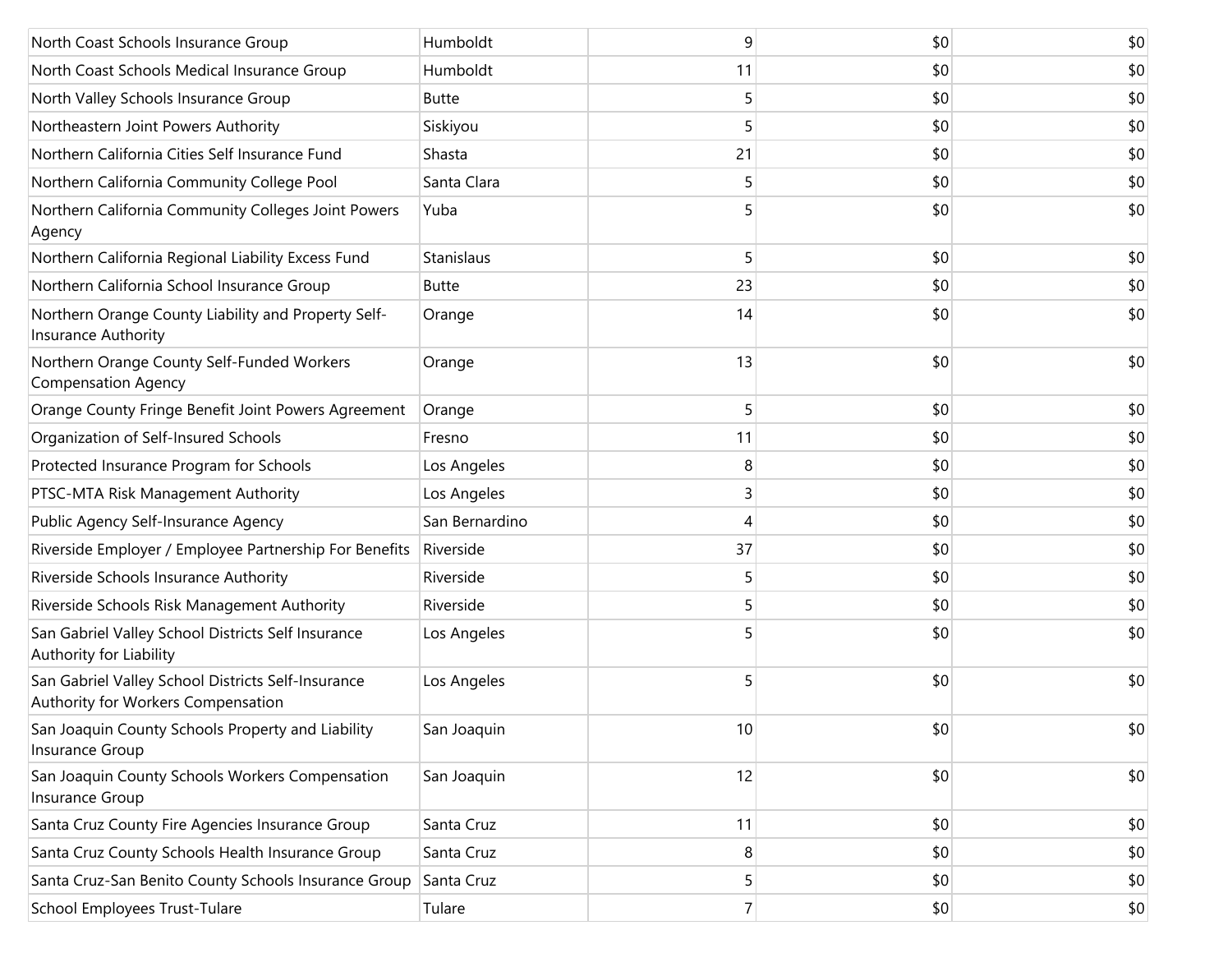| School Insurance Group Northern Alliance II                                                | Los Angeles    | 23             | \$0 | \$0 |
|--------------------------------------------------------------------------------------------|----------------|----------------|-----|-----|
| Schools Alliance for Workers Compensation Excess Self-<br>Funded Joint Powers Authority    | Santa Clara    | 4              | \$0 | \$0 |
| <b>Schools Association For Excess Risk</b>                                                 | Los Angeles    | 5              | \$0 | \$0 |
| Schools Insurance Group Northern Alliance                                                  | Mendocino      | 23             | \$0 | \$0 |
| Schools Linked For Insurance Management                                                    | Los Angeles    | 7              | \$0 | \$0 |
| Schools Self Insurance of Contra Costa County                                              | Contra Costa   | 16             | \$0 | \$0 |
| Self-Insurance Program for Imperial County                                                 | Imperial       | 4              | \$0 | \$0 |
| Self-Insurance Risk Management Authority                                                   | Los Angeles    | 4              | \$0 | \$0 |
| Self-Insurance Risk Management Authority II for<br>Liability and Property Protection       | Los Angeles    | 5              | \$0 | \$0 |
| Self-Insurance Risk Management Authority III -<br><b>Employee Benefits</b>                 | Los Angeles    | 5              | \$0 | \$0 |
| Self-Insured Schools of California SISC I - Workers<br>Compensation                        | Kern           | 17             | \$0 | \$0 |
| Self-Insured Schools of California SISC II - Liability and<br>Property                     | Kern           | 20             | \$0 | \$0 |
| Self-Insured Schools of California SISC III - Health and<br><b>Welfare Benefits</b>        | Kern           | 22             | \$0 | \$0 |
| Small Cities Organized Risk Effort                                                         | <b>Butte</b>   | 19             | \$0 | \$0 |
| South Bay Area Schools Insurance Authority                                                 | Santa Clara    | 12             | \$0 | \$0 |
| Southern California Community College Districts Self-<br><b>Funded Insurance Authority</b> | Los Angeles    | 5              | \$0 | \$0 |
| Southern California Regional Liability Excess Fund                                         | Riverside      | 4              | \$0 | \$0 |
| Southern Orange County Property Liability Self-<br>Insurance Authority                     | Orange         |                | \$0 | \$0 |
| Southern Peninsula Region Insurance Group                                                  | Santa Cruz     | 5              | \$0 | \$0 |
| Statewide Association of Community Colleges                                                | San Bernardino | 5              | \$0 | \$0 |
| Statewide Educational Wrap-Up Program                                                      | Los Angeles    | 5              | \$0 | \$0 |
| Superior California Excess Liability Pool                                                  | Yuba           | 3              | \$0 | \$0 |
| The Cities Group                                                                           | San Mateo      | 6              | \$0 | \$0 |
| Tulare Area Schools Employee Benefit Authority                                             | Tulare         | 11             | \$0 | \$0 |
| Tulare County School Districts Self-Insurance Authority                                    | Tulare         | 7              | \$0 | \$0 |
| Tulare County Schools Insurance Group                                                      | Tulare         | 7 <sup>1</sup> | \$0 | \$0 |